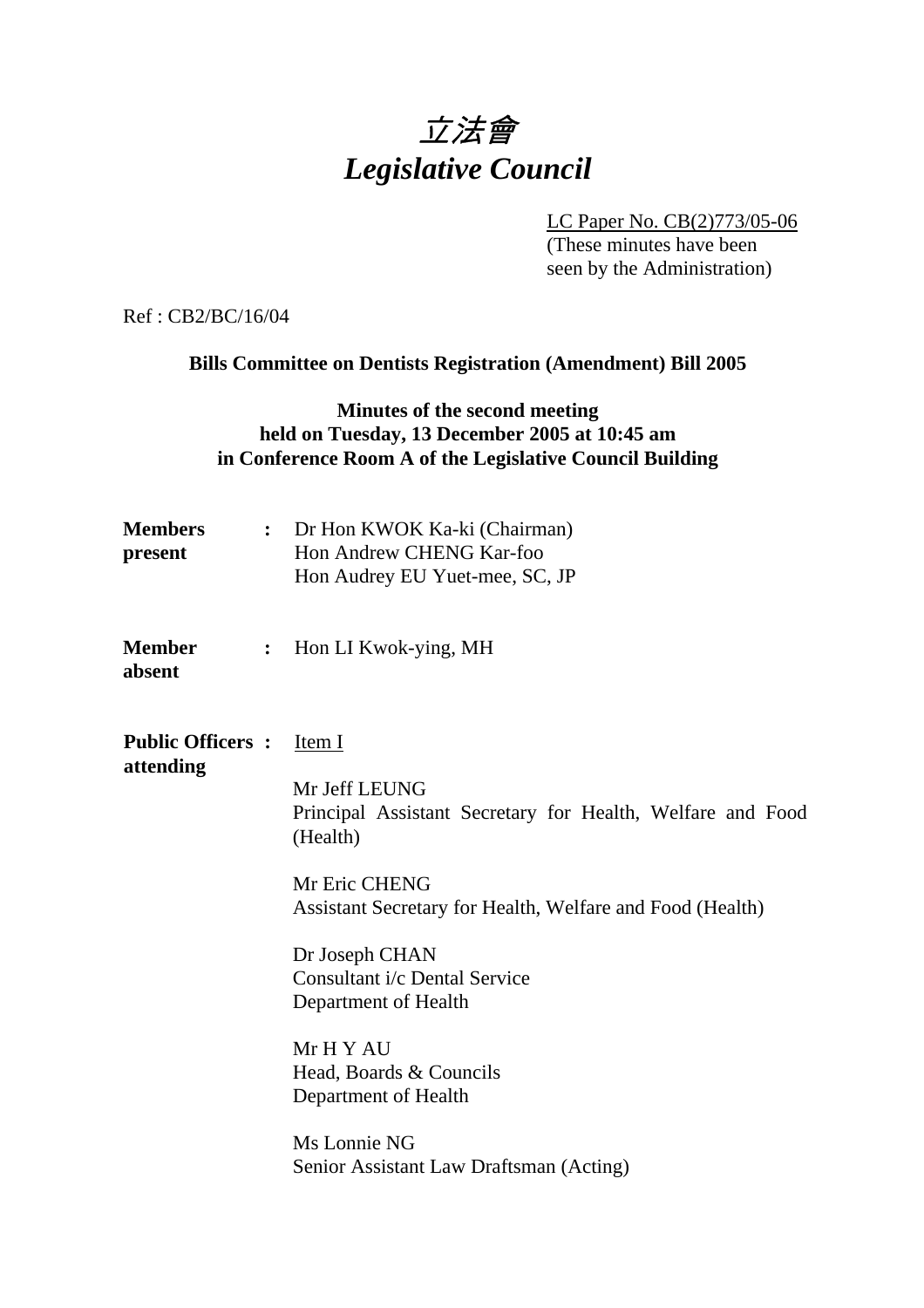| <b>Deputations</b><br>by invitation | $\ddot{\cdot}$ | <u>The College of Dental Surgeons of Hong Kong</u> |  |
|-------------------------------------|----------------|----------------------------------------------------|--|
|                                     |                | Dr Bill YAN Sik-wing<br>President                  |  |
|                                     |                | <u>Hong Kong Dental Association (Ltd)</u>          |  |
|                                     |                | Dr Vincent F S LEUNG<br>President                  |  |
| <b>Clerk</b> in<br>attendance       | $\ddot{\cdot}$ | Ms Doris CHAN<br>Chief Council Secretary (2) 4     |  |
| <b>Staff</b> in<br>attendance       | $\mathbf{r}$   | Miss Monna LAI<br><b>Assistant Legal Adviser 7</b> |  |
|                                     |                | Ms Maisie LAM<br>Council Secretary (2) 2           |  |
|                                     |                | Miss Maggie CHIU<br>Legislative Assistant (2) 4    |  |

#### Action

## **I. Meeting with deputations and the Administration**

(LC Paper Nos. CB(2)635/05-06(01) to (05) and CB(2)651/05-06(01) to (02))

The Bills Committee deliberated (Index of proceedings at **Annex**).

2. The Administration was requested to clarify the legislative intent in respect of the conditions set out in the proposed section 12B(3).

3. The Administration agreed to revert to members the policy intent of the Dental Council of Hong Kong ("the Council") regarding the difference in the nonacademic conditions an applicant had to satisfy for inclusion in the General Register and the Specialist Register as provided under section 9(3)(b) and the proposed section  $12B(3)(b)$  respectively.

#### **II. Date of next meeting**

4. Members noted that they would be informed of the date of the next meeting in due course.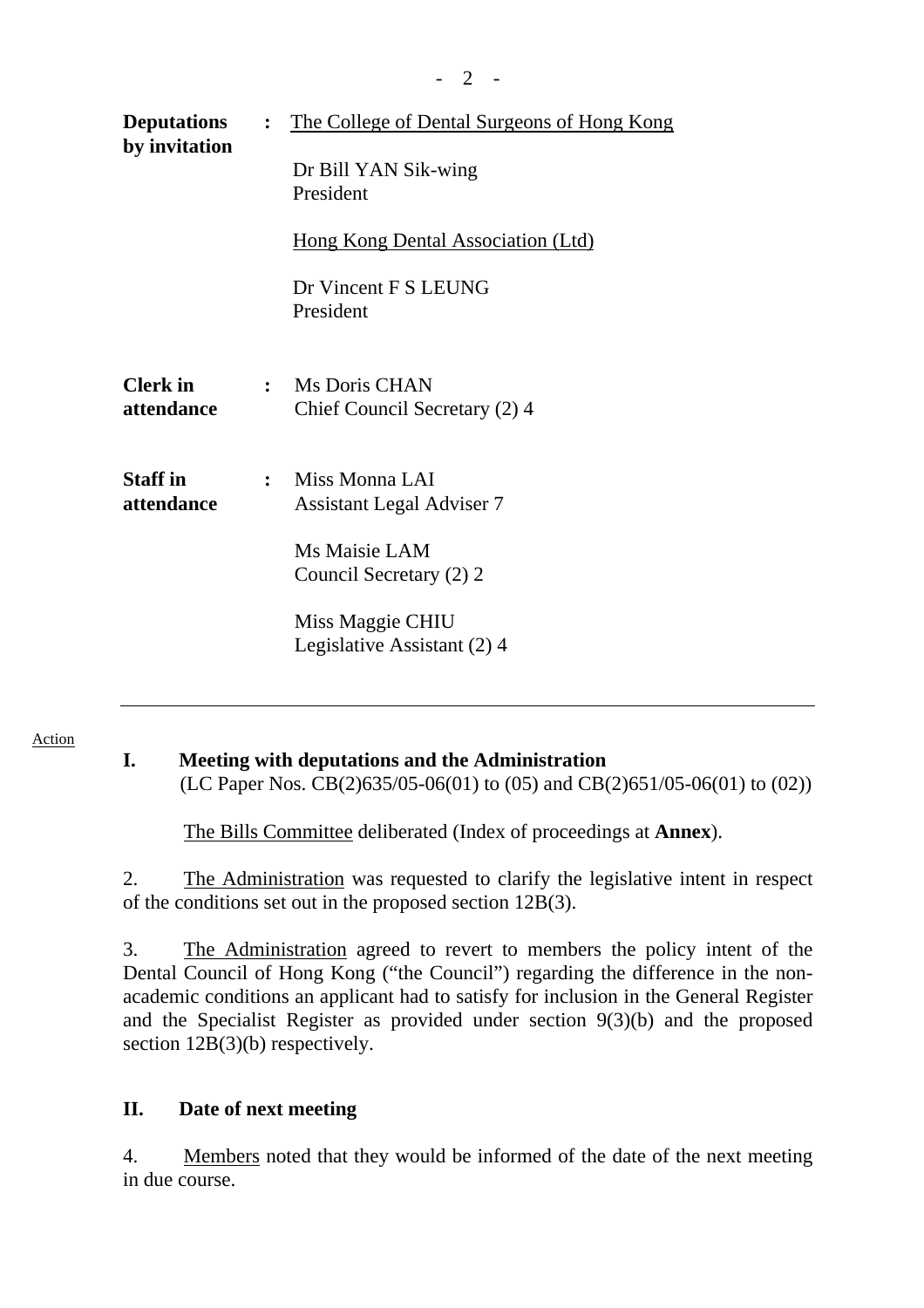(*Post-meeting note* : The next meeting of the Bills Committee would be held on 12 January 2006 at 8:30 am.)

5. There being no other business, the meeting ended at 12:45 pm.

Council Business Division 2 Legislative Council Secretariat 29 December 2005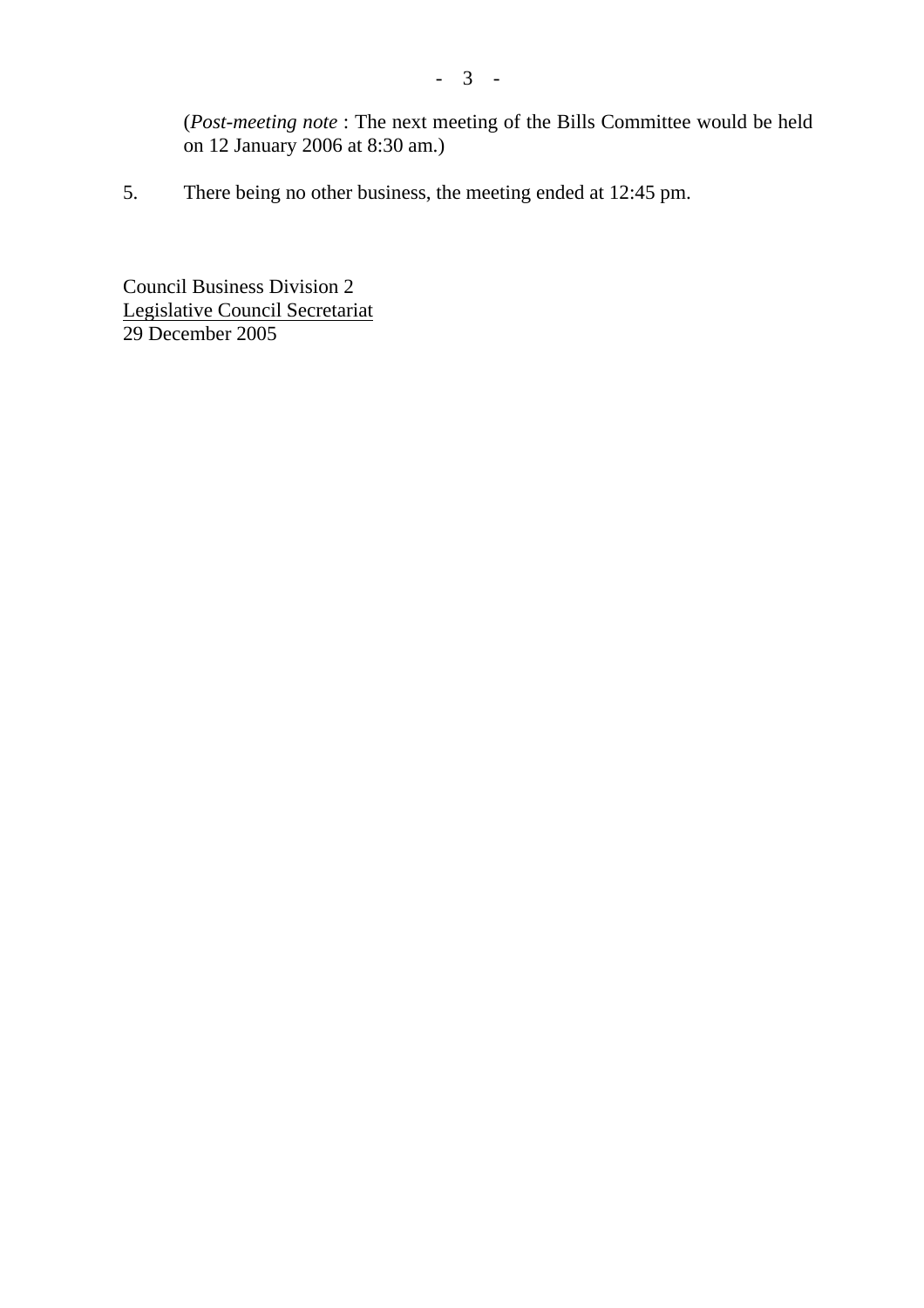#### **Annex**

## **Proceedings of the second meeting of the Bills Committee on Dentists Registration (Amendment) Bill 2005 on Tuesday, 13 December 2005 at 10:45 am in Conference Room A of the Legislative Council Building**

| <b>Time Marker</b> | <b>Speaker</b>                                                                                                                        | Subject(s)                                                                                                                                                                                                                                                                                                                                                                                                                                                                                                                                                                                                                                                                                                                                                                                                                                   | <b>Action</b><br><b>Required</b> |
|--------------------|---------------------------------------------------------------------------------------------------------------------------------------|----------------------------------------------------------------------------------------------------------------------------------------------------------------------------------------------------------------------------------------------------------------------------------------------------------------------------------------------------------------------------------------------------------------------------------------------------------------------------------------------------------------------------------------------------------------------------------------------------------------------------------------------------------------------------------------------------------------------------------------------------------------------------------------------------------------------------------------------|----------------------------------|
| $000000 - 000350$  | Chairman                                                                                                                              | Opening remarks                                                                                                                                                                                                                                                                                                                                                                                                                                                                                                                                                                                                                                                                                                                                                                                                                              |                                  |
| $000351 - 000540$  | Chairman<br>The College of Dental<br>Surgeons of Hong Kong                                                                            | Presentation of views by the College of Dental Surgeons<br>of Hong Kong [LC Paper No. CB(2)635/05-06(03)]                                                                                                                                                                                                                                                                                                                                                                                                                                                                                                                                                                                                                                                                                                                                    |                                  |
| $000541 - 000936$  | Chairman<br>Hong Kong Dental<br>Association (Ltd)                                                                                     | Presentation of views by Hong Kong Dental Association<br>(Ltd) [LC Paper No. CB(2)651/05-06(02)]                                                                                                                                                                                                                                                                                                                                                                                                                                                                                                                                                                                                                                                                                                                                             |                                  |
| $000937 - 002330$  | Chairman<br>Ms Audrey EU<br>Administration<br>The College of Dental<br>Surgeons of Hong Kong<br>Hong Kong Dental<br>Association (Ltd) | Expressed thanks to deputations<br>Comparison with provisions in the Medical Registration<br>Ordinance (Cap. 161) regarding the following -<br>establishment, composition and functions of the<br>(a)<br><b>Education and Accreditation Committee;</b><br>application for inclusion of the name of a registered<br>(b)<br>medical practitioner in Specialist Register;<br>removal of a medical practitioner's name from the<br>(c)<br>Specialist Register; and<br>appeal against the decision on not entering an<br>(d)<br>applicant's name in, or the order to remove a medical<br>practitioner's name from, the Specialist Register.<br>Policy intent regarding the difference between the<br>application for including the name of a registered dentist<br>and a registered medical practitioner in the respective<br>Specialist Register |                                  |
| $002331 - 004926$  | Ms Audrey EU<br>Chairman<br>ALA7<br>Administration                                                                                    | Statutory interpretation of "infamous or disgraceful<br>conduct in a professional respect" in the Dentists Act<br>1957 of the United Kingdom and "serious professional<br>misconduct" in the Dentists Act 1984 and their application<br>to Hong Kong cases of misconduct of registered dentists<br>and medical practitioners<br>Policy intent regarding the difference between the<br>provision "has been guilty of unprofessional conduct" in<br>section $9(3)(b)$ and "the dentist is of good character" in the<br>proposed section $12B(3)(b)$ as a condition for vetting an<br>application for inclusion in the General Register and the<br>Specialist Register respectively<br>The grounds for the suitability issue on whether the name<br>of a registered dentist should be included in, or removed                                   |                                  |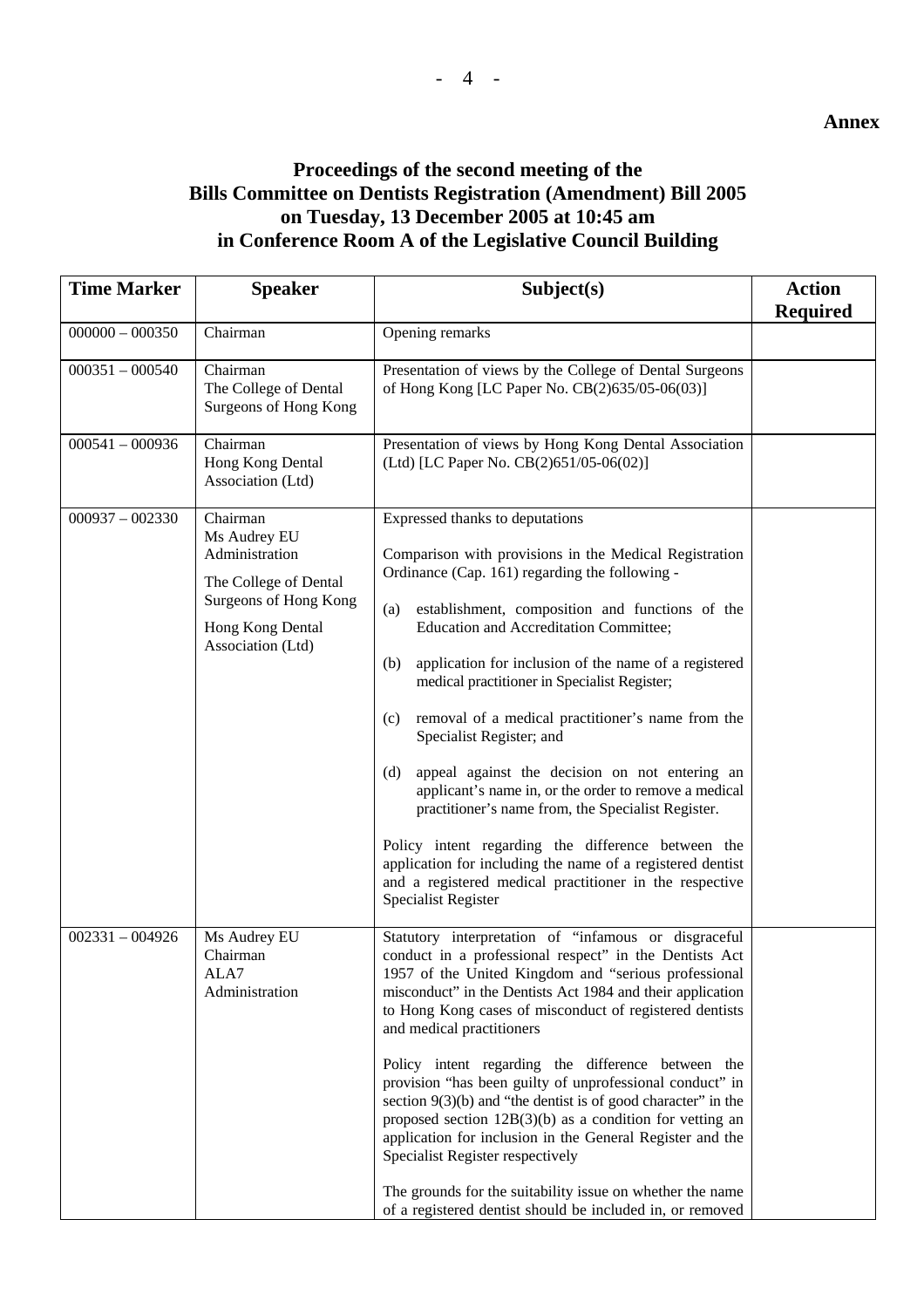| <b>Time Marker</b> | <b>Speaker</b>                                                                              | Subject(s)                                                                                                                                                                                                                                                                                                                                                                                                                                                                                                                                                                                                                                                                                                                               | <b>Action</b><br><b>Required</b> |
|--------------------|---------------------------------------------------------------------------------------------|------------------------------------------------------------------------------------------------------------------------------------------------------------------------------------------------------------------------------------------------------------------------------------------------------------------------------------------------------------------------------------------------------------------------------------------------------------------------------------------------------------------------------------------------------------------------------------------------------------------------------------------------------------------------------------------------------------------------------------------|----------------------------------|
|                    |                                                                                             | from, the Specialist Register in the proposed section $2(4)(c)$                                                                                                                                                                                                                                                                                                                                                                                                                                                                                                                                                                                                                                                                          |                                  |
| $004927 - 005003$  | Chairman<br>Administration                                                                  | The provisions regarding application for inclusion of the<br>name of a registered medical practitioner in the Specialist<br>Register under the Medical Registration Ordinance                                                                                                                                                                                                                                                                                                                                                                                                                                                                                                                                                            |                                  |
| $005004 - 011849$  | Ms Audrey EU<br>Administration<br>Hong Kong Dental<br>Association (Ltd)<br>Chairman<br>ALA7 | Whether the meaning of the provision "the dentist is of<br>good character" in the proposed section 12B(3)(b) was<br>restricted to the act which would be reasonably regarded<br>by registered dentists of good repute and competency as<br>affecting the question of whether the name of a dentist<br>should be included in, or removed from, the Specialist<br>Register in the proposed section $2(4)(c)$<br>Whether the standard of conduct for entering a registered<br>dentist's name in Specialist Register was different from<br>that for removing a name from Specialist Register<br>The Administration was requested to clarify the<br>legislative intent in respect of the conditions set out in the<br>proposed section 12B(3) | ✓<br>(Admin to<br>respond)       |
| $011850 - 012159$  | Ms Audrey EU<br>Chairman<br>Administration                                                  | Reasons for the amendments in relation to the<br>establishment of Specialist Register and the general<br>review of the Dentists Registration Ordinance (Cap. 156)<br>to update and improve the existing regulatory regime for<br>the dental profession                                                                                                                                                                                                                                                                                                                                                                                                                                                                                   |                                  |
| $012200 - 012934$  | Ms Audrey EU<br>Administration<br>ALA7<br>Chairman<br>Hong Kong Dental<br>Association (Ltd) | The Administration undertook to seek the advice of the<br>Council on the policy intent regarding the difference in<br>the non-academic conditions an applicant had to satisfy for<br>inclusion in the General Register and the Specialist<br>Register as provided under section $9(3)(b)$ and the<br>proposed section 12B(3)(b) respectively                                                                                                                                                                                                                                                                                                                                                                                             | ✓<br>(Admin to<br>respond)       |
| $012935 - 014146$  | Ms Audrey EU<br>Administration<br>Chairman<br>Hong Kong Dental<br>Association (Ltd)<br>ALA7 | Delineation of the role of Education and Accreditation<br>Committee and the Preliminary Investigation Committee<br>in considering a complaint or information on a suitability<br>issue under the Bill<br>The provisions regarding the role of Education and<br>Accreditation Committee and the Preliminary Inquiry<br>Committee in the Medical Registration Ordinance<br>The question of whether a particular course of conduct<br>which amounted to "unprofessional conduct" in the Code<br>of Professional Discipline promulgated by the Council<br>fell within the purview of "unprofessional conduct"<br>under the Dentists Registration Ordinance                                                                                   |                                  |
| $014147 - 014308$  | Chairman<br>ALA7<br>Administration                                                          | Appeal against the Council's decision of not entering a<br>name in the Specialist Register                                                                                                                                                                                                                                                                                                                                                                                                                                                                                                                                                                                                                                               |                                  |
| $014309 - 014722$  | Administration<br>Chairman                                                                  | Briefing by the Administration on its paper setting out<br>the policy intent of appeal to Court arrangements<br>regarding the Council's decision to not include or remove<br>a name from the General Register or the Specialist                                                                                                                                                                                                                                                                                                                                                                                                                                                                                                          |                                  |